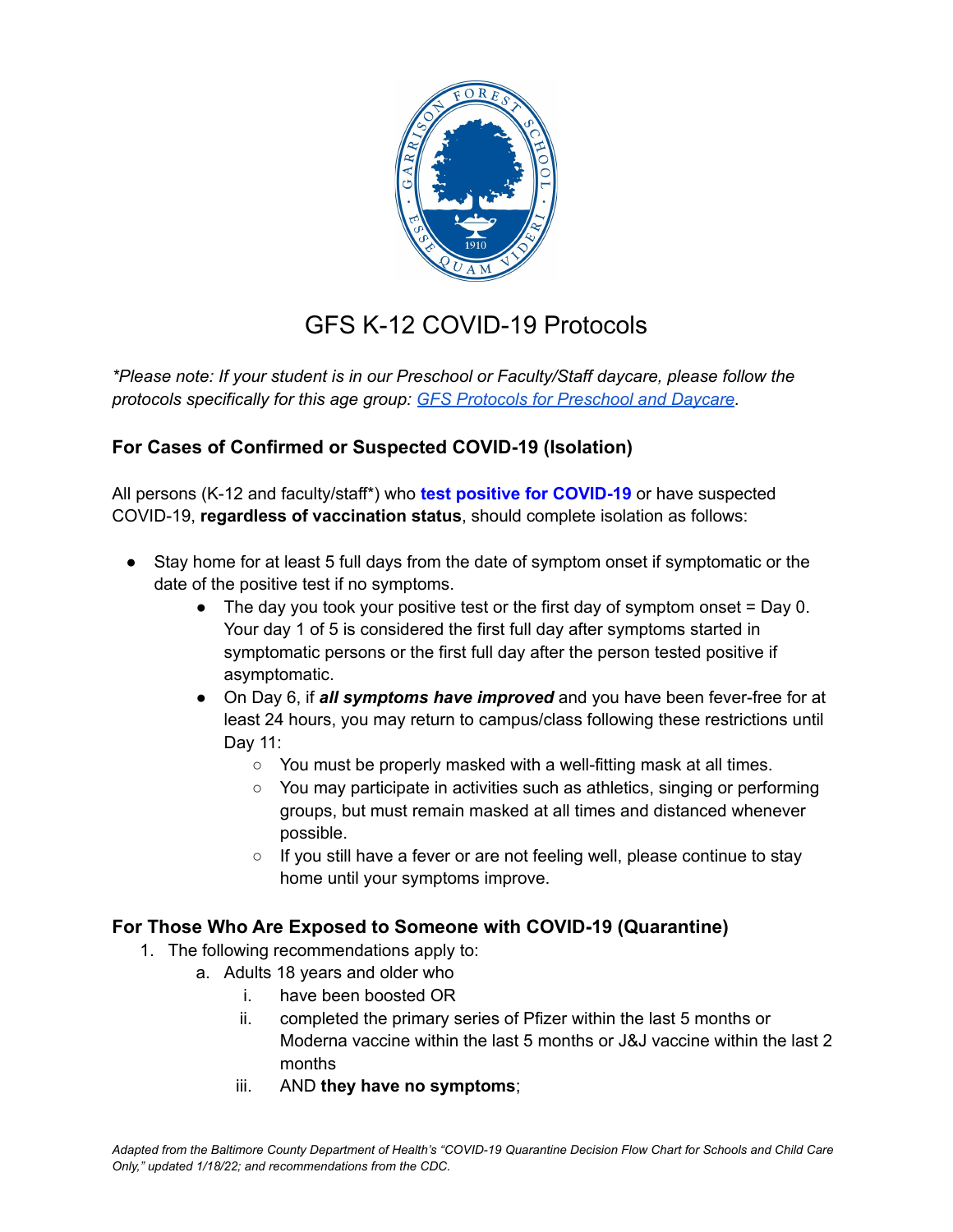- b. Children 5-17 years old who have completed the primary series of Pfizer as recommended AND **they have no symptoms**; and
- c. Persons who had confirmed COVID-19 within the last 90 days

If you meet the specifications above, **you do not need to quarantine after exposure** and may continue coming to campus/class but should:

- Follow these restrictions for 10 days after the last close contact with the person with COVID-19 (The day you were exposed is considered Day 0; Day 1 is considered the first full day after the date of last close contact):
	- You must be properly masked with a well-fitting mask at all times.
	- You may participate in activities such as athletics, singing or performing groups, but must remain masked at all times.
	- You must try to maintain distance from others whenever possible, including during meals.
	- $\circ$  If you develop symptoms during the initial 5 days before you test on Day 6, you should stay home and follow recommendations for isolation above.
- Get a test (Rapid or PCR) on Day 5 (if you had confirmed COVID-19 within the last 90 days, you do not need to test; proof of prior positive test must be submitted to covid@gfs.org).
	- Note: If parents are submitting rapid tests for their children to [covid@gfs.org,](mailto:covid@gfs.org) please be sure it is labeled with your child's name and the date.
	- If you test positive or develop symptoms, you should stay home and follow recommendations for isolation above.
	- $\circ$  If you test negative, you should continue to follow the restrictions through until Day 10 after the last close contact.
- 2. The following recommendations apply to:
	- a. Persons of all ages who are unvaccinated\*; and
	- b. Adults 18 years and older who have completed the primary series of Pfizer vaccine over 5 months ago or Moderna vaccine over 5 months ago or J&J over 2 months ago AND **are not boosted**.

If you meet the specifications above, *you should quarantine after exposure* as follows:

- Stay home for at least 5 full days after the last close contact with the person with COVID-19. (The day you were exposed is considered Day 0; Day 1 is considered the first full day after the date of last close contact):
	- $\circ$  If you develop symptoms during these 5 days, you should stay home and follow recommendations for isolation above.
- If you show no symptoms, get a test (Rapid or PCR) on Day 5:
	- Note: If parents are submitting rapid tests for their children to [covid@gfs.org,](mailto:covid@gfs.org) please be sure it is labeled with your child's name and the date.
	- $\circ$  If you test positive or develop symptoms, you should stay home and follow recommendations for isolation above.
	- $\circ$  If you test negative, you may return to campus on Day 6 and must follow these restrictions through until Day 10 after the last close contact:
		- You must be properly masked with a well-fitting mask at all times.
		- You may participate in activities such as athletics, singing or performing groups, but must remain masked at all times.
		- You must try to maintain distance from others whenever possible, including during meals.